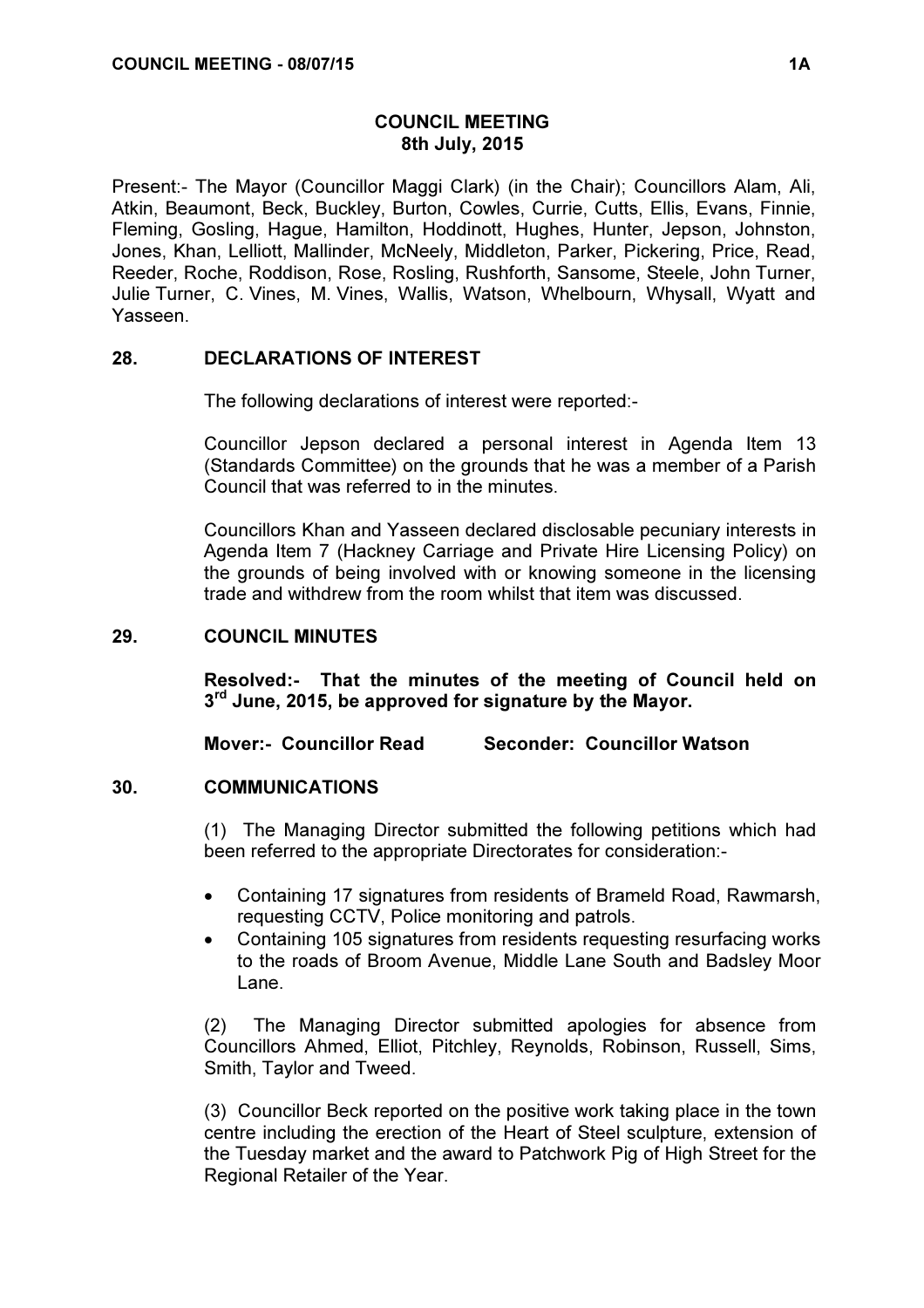## 31. QUESTIONS FROM THE PUBLIC

(1) Mr. R. Bartle referred to the last Rotherham South meeting where an Asian gentleman from Eastwood said he wanted to leave Eastwood because he was fed up at the level of eastern European prostitution and general state of the area, his house was worthless and he was trapped and asked what did the Leader have to say.

The Leader explained the Borough was facing big challenges. Colleagues from Streetpride, Community Protection, Children and Young People's Services and Area Assembly staff were working together with Elected Members and the Clifton Partnership to tackle major issues.

In a supplementary question Mr. Bartle referred to the migration issues in Eastwood, the clean-up operations, the additional waste collections, the increased costs and the criminal activity taking place.

The Leader advised that should Mr. Bartle be aware of any criminal activity taking place this should be reported to the Police. Any other issues identified by Mr. Bartle could be provided to the Leader in writing for him to deal with.

In terms of the migration in Rotherham the Leader had met with many people in the Eastwood community. They had come to this country to work and their contributions supported the local economy.

(2) Mr. M. Eyre referred to the Council's website where it stated that "to meet the national standard of decent homes" a Council house must be free from damp and asked could the Council tell him if the Council housing in East Dene was free from damp.

Councillor Lelliott, Advisory Cabinet Member for Housing and the Local Economy, confirmed the Council's housing stock exceeded 21,000 homes and it was probable that at any one time a small number may have an issue with damp. The housing in East Dene was traditional brick built and suffered from no more damp problems than average. However, the Council was investing £5.9 million on roofing and insulation in East Dene - £3 million spent to date and £2.9 million planned in 2015-16, which would minimise any problems with condensation.

In a supplementary question Mr. Eyre gave two examples of families with children suffering with damp in East Dene, which were causing health issues. He believed these families were being ignored by the Council and found this situation unacceptable that families were having to live in these conditions and wished to know what action could be taken to prevent further neglect.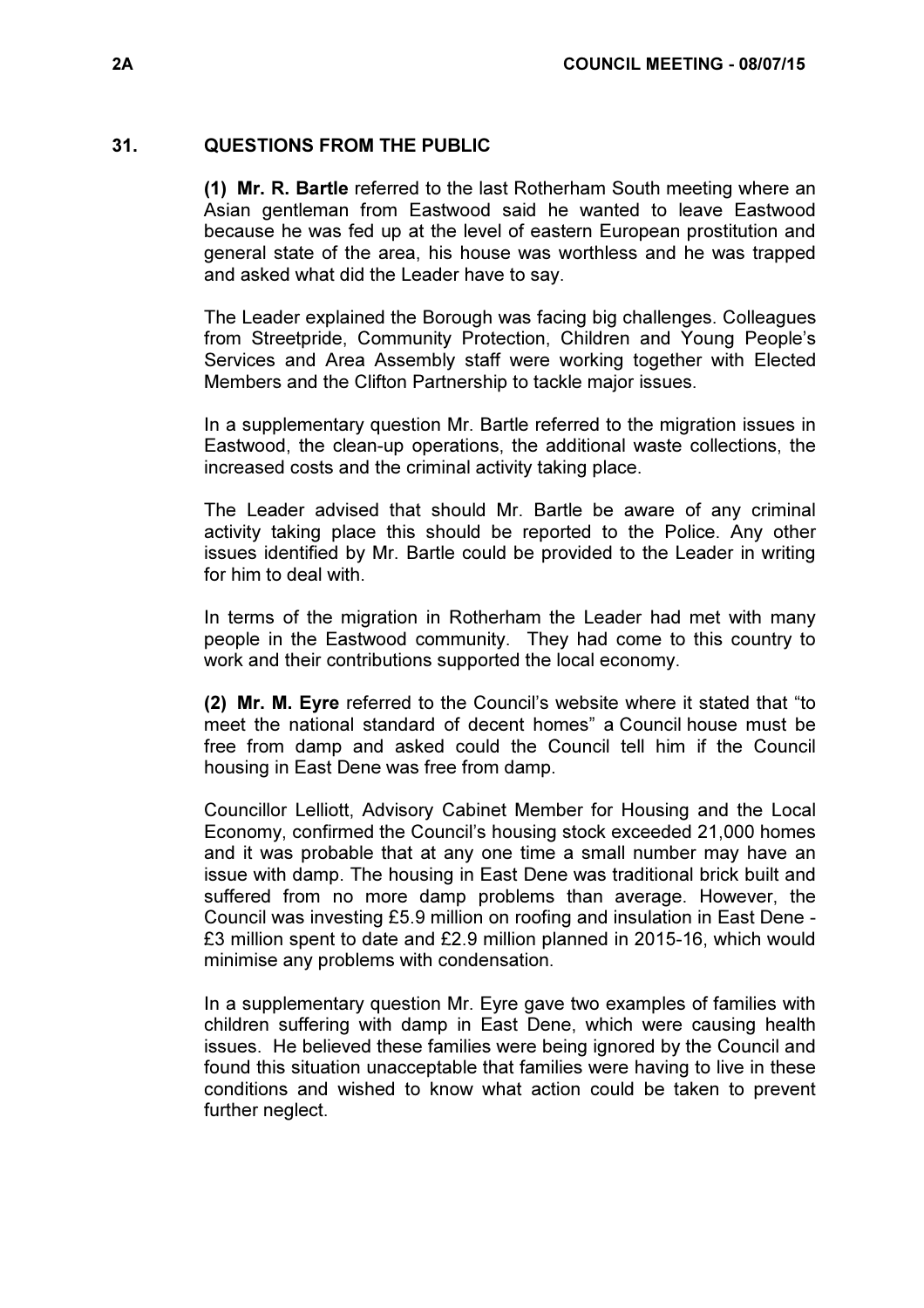Councillor Lelliott, Advisory Cabinet Member for Housing and the Local Economy, asked the member of the public to provide details on these families and she would speak to the relevant people involved to investigate.

(3) Mr. D. McMillan asked, whilst acknowledging the pre-eminence of addressing overall governance and CSE issues, what assurances could all parties give that they would work together with any new Chief Executive and senior departmental management to ensure that concomitant Council responsibilities were not adversely affected.

The Leader thanked the member of the public for his question and confirmed that child sexual exploitation was a top priority for the Council.

The Council's Improvement Plan detailed a range of measures across the Local Authority to address the issues with governance and leadership which would ensure the delivery of best value and continuous improvement across all services.

In a supplementary question Mr. McMillan referred to child sexual exploitation going on for many years and asked, given the 300 further cases identified since the Commissioners had been appointed, at what stage would the executive powers of the Council transfer from the Commissioners back to staff.

The Leader pointed out the decision to transfer executive powers back to Elected Members would lie with the Secretary of State once good progress had been demonstrated.

An assurance was given that every effort was being made to support services where possible given the budget pressures.

# 32. HACKNEY CARRIAGE AND PRIVATE HIRE LICENSING POLICY

 Further to the meeting of Commissioner Ney and the Advisory Licensing Board held on 29<sup>th</sup> June, 2015, consideration was given to a report which detailed the proposed Policy in relation to Hackney Carriage and Private Hire Licensing scheduled for implementation on 6th July, 2015 (subject to the receipt of representations against the decision).

The proposed Policy was the result of the largest overhaul of the Council's licensing policy and practice ever to have taken place. Once implemented the Policy was designed to bring about significant improvement in the regulation of the taxi and private hire trade in Rotherham and ensure that the standard of drivers, vehicles and operators were improved.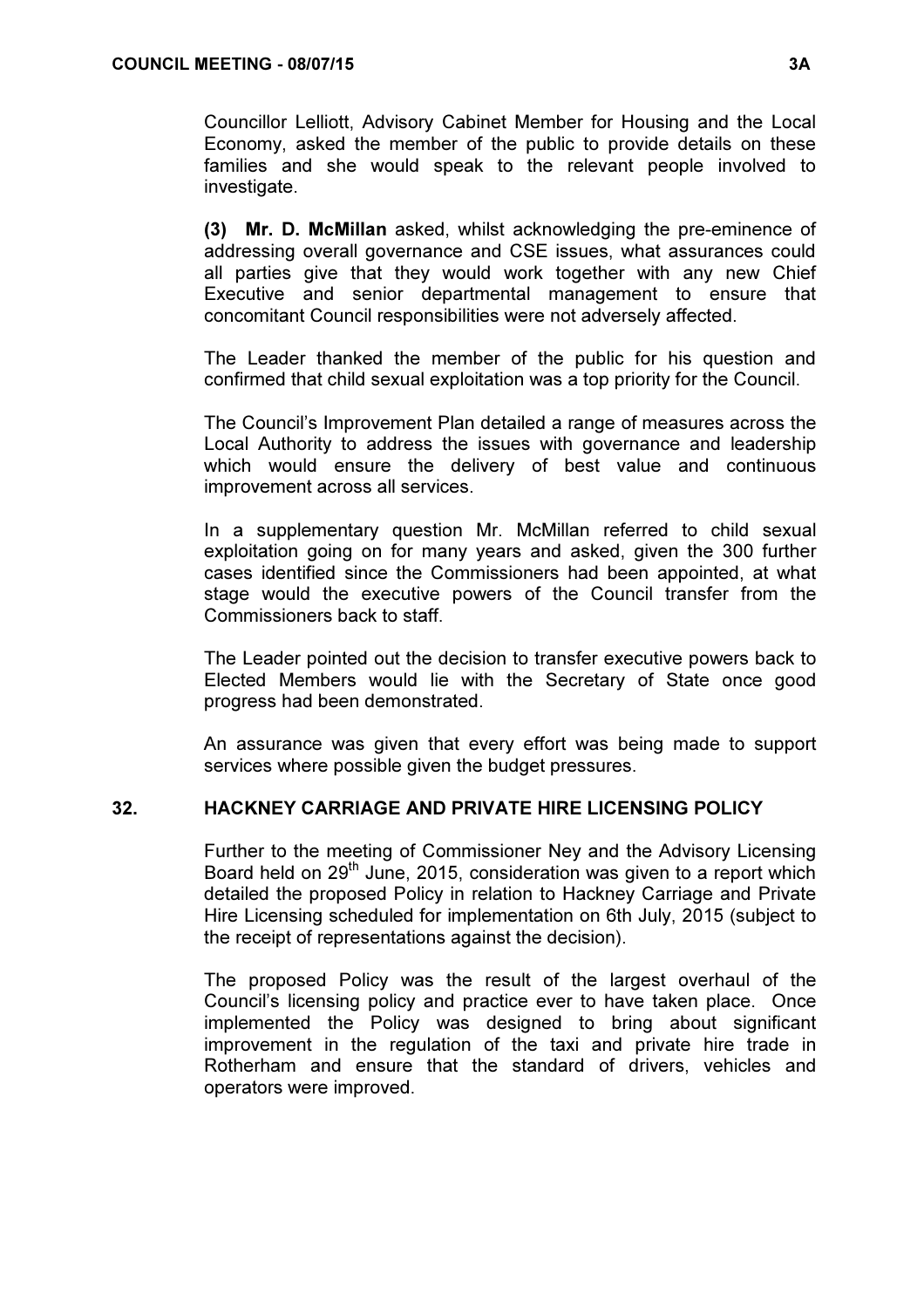As a result of the responses received during the consultation, and discussions with the Advisory Licensing Board and licensed trade representatives, Commissioner Ney made a number of amendments to the Policy which Members of the Council were urged to support.

Clarification was sought on various matters including the issuing of receipts and the use of non-Rotherham licensed drivers and were informed by Commissioner Ney that receipts would only be issued on request. In terms of the use of non-Rotherham licensed drivers, the Policy did stipulate licensed drivers from Rotherham, but it was hoped in time this could be enforced across South Yorkshire.

Support was expressed to the Policy in order to protect some of the most vulnerable in society who used taxi services through the use of CCTV.

There was a suggestion that there be more improved communication and race relations to iron out some of the difficulties in the Policy.

### Resolved:- (1) That the Revised RMBC Hackney Carriage and Private Hire Licensing Policy (attached as Appendix 1 to this report) be noted.

(2) That Commissioner Ney's decisions with regard to the policy (minded to decision notice attached as Appendix 2) be noted.

# Mover:- Councillor Ellis Seconder:- Councillor Wallis

(Councillors' Khan and Yasseen declared disclosable pecuniary interests on the grounds of being involved with or knowing someone in the licensing trade and withdrew from the room whilst this item was discussed)

(Councillors Alam, Ali, Atkin, Beaumont, Beck, Buckley, Burton, Cowles, Currie, Cutts, Ellis, Evans, Finnie, Fleming, Gosling, Hague, J. Hamilton, Hoddinott, Hughes, Hunter, Jepson, Johnston, Jones, Lelliott, Mallinder, McNeely, Middleton, Parker, Pickering, Price, Read, Reeder, Roche, Roddison, Rose, Rosling, Rushforth, Sansome, Steele, Turner, Turner, C. Vines, M. Vines, Wallis, Watson, Whelbourn, Whysall and Wyatt supported the Policy adoption)

(Councillor Ali abstained from the vote)

### 33. SCRUTINY ANNUAL REPORT

 Councillor Steele, Chairman of the Overview and Scrutiny Management Board, presented the Annual Report for 2014-15 for approval.

The Annual Report set out the key achievements for the 2014-15 Scrutiny function of the Council and looked back to capture some outcomes attributable to previous completed reviews.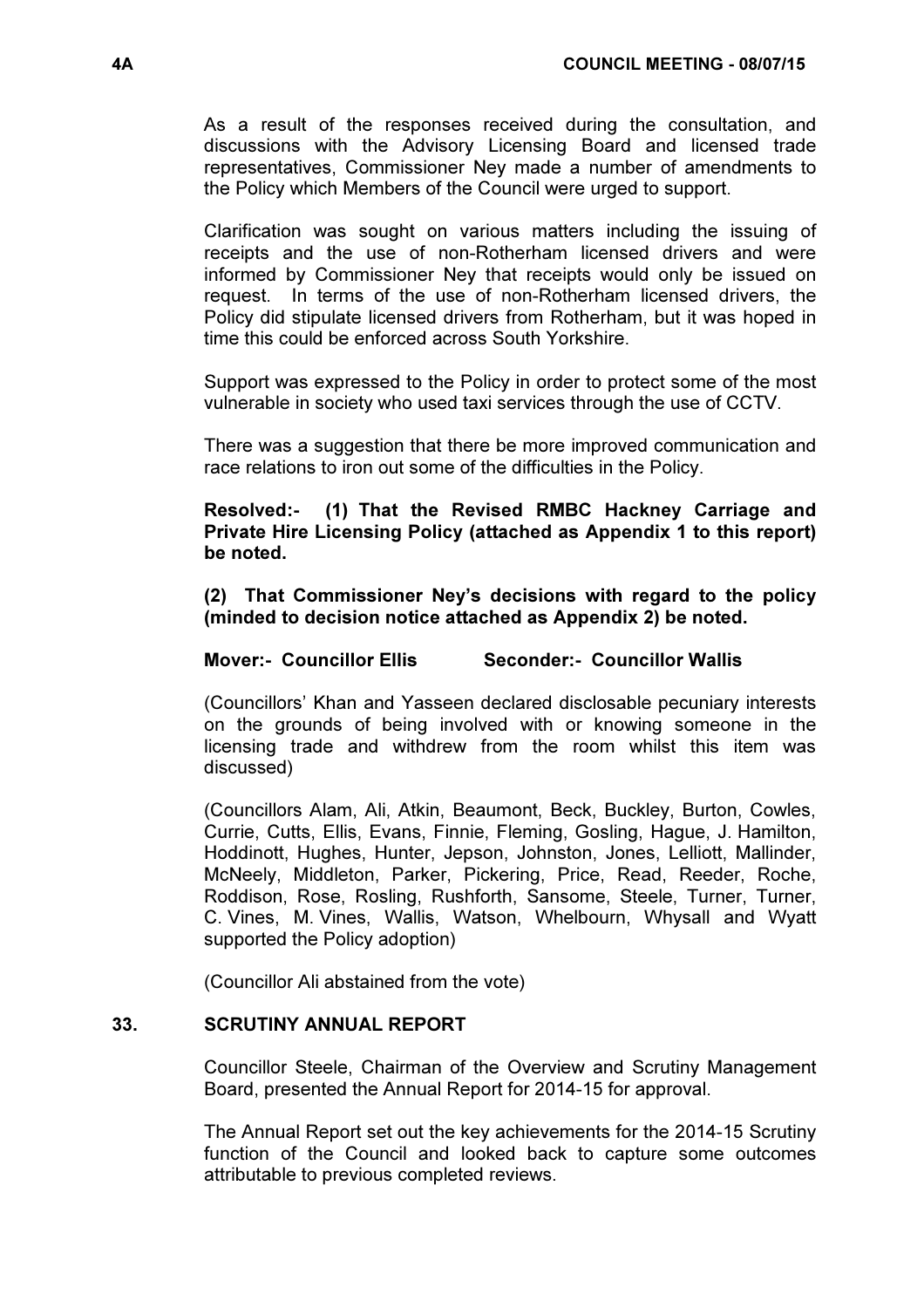Many changes had occurred in the last few months and tribute was paid to Councillors Currie and Whelbourn for their support to the Scrutiny function.

Resolved:- (1) That the draft Scrutiny Annual Report 2014-15 be approved.

(2) That membership details for 2015/16 reflect any changes made at the Council meeting on the 8th July, 2015 and be included in the final published version.

Mover:- Councillor Steele Seconder:- Councillor Hamilton

# 34. LOCAL DEVELOPMENT SCHEME

 Consideration was given to a report detailing the Local Development Scheme setting out the project plan for the preparation, adoption and review of the Rotherham Local Plan.

The report outlined an update to the Local Development Scheme which had been produced to reflect the revised timetable for publication and submission of the Sites and Policies document to Government.

Councillors Parker, John Turner and C. Vines were unable to support the Scheme whilst ever consideration was being given to development on Green Belt land.

Resolved:- That the revised Local Development Scheme be approved.

Mover:- Councillor Lelliott Seconder:- Councillor Atkin

## 35. REVIEW OF THE COUNCIL'S MINIMUM REVENUE PROVISION (MRP) PROFILE

 Consideration was given to a report which outlined the work being undertaken to review and amend the current profile for reducing the Council's underlying need to borrow (Capital Financing Requirement - CFR) through the annual Minimum Revenue Provision charge to revenue (MRP) in respect of capital expenditure incurred prior to 2007/08 which was funded by borrowing. This identified short to medium term revenue benefits and sought approval.

The report also outlined a proposal to utilise unapplied capital resources to achieve short-term revenue benefits by repaying existing debt and sought approval for this to be applied in the 2014/15 financial year.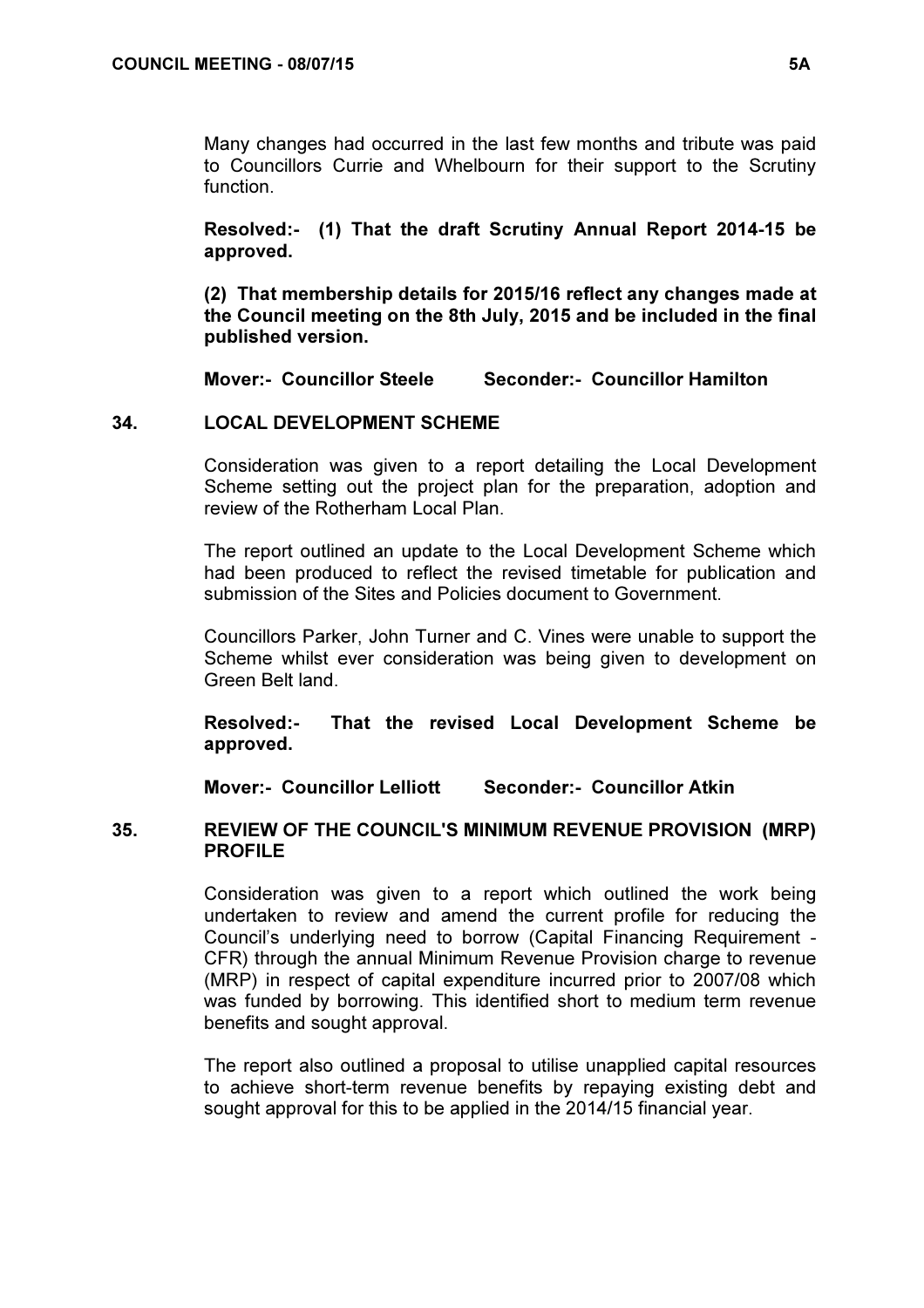Resolved:- (1) That the re-profiling of the Council's Minimum Revenue Provision charge for reducing the Council's underlying need to borrow on capital expenditure incurred prior to 2007/08, which was funded from borrowing, and the transfer of the identified short-term revenue benefits to a new Council earmarked reserve titled 'MRP Adjustment Reserve' be approved.

(2) That an amendment be made to the Council's Minimum Revenue Provision Policy Statement applicable in 2014/15 and future financial years, the revised wording for paragraph (a) of the Policy Statement to be:-

"The MRP charge in relation to capital expenditure incurred prior to 2007/08 where the expenditure was funded by either supported or unsupported borrowing will be calculated using the expected useful life of the asset and the calculation of the provision will be by the annuity method."

(3) That the use of unapplied capital resources to reduce the Council's underlying need to borrow be approved and for this to be applied in the 2014/15 financial year.

Mover:- Councillor Read Seconder:- Councillor Watson

## 36. SCHEME OF DELEGATION AND FINANCIAL REGULATIONS

 Consideration was given to a report which recommended the updating of the Scheme of Delegation and the revision of the Council's Financial Regulations following the appointment of the Commissioners by the Secretaries of State.

There was some confusion with the electronic version of the documents being circulated by email, but these were for information only. Hard copies of the revised Scheme of Delegation had been provided in each of the respective Group Rooms with a copy for inspection left on Reception at the Town Hall. Further copies could be requested via the Monitoring **Officer** 

Resolved:- That the revised officer Scheme of Delegation and the revised Financial Regulations be approved.

Mover:- Councillor Read Seconder:- Councillor Watson

### 37. REVISED MEMBERSHIP ARRANGEMENTS 2015/16

 Consideration was given to a report which detailed suggested revisions to the appointment of Members to the Committees, Boards and Panels of the Council, in accordance with the requirements of political balance.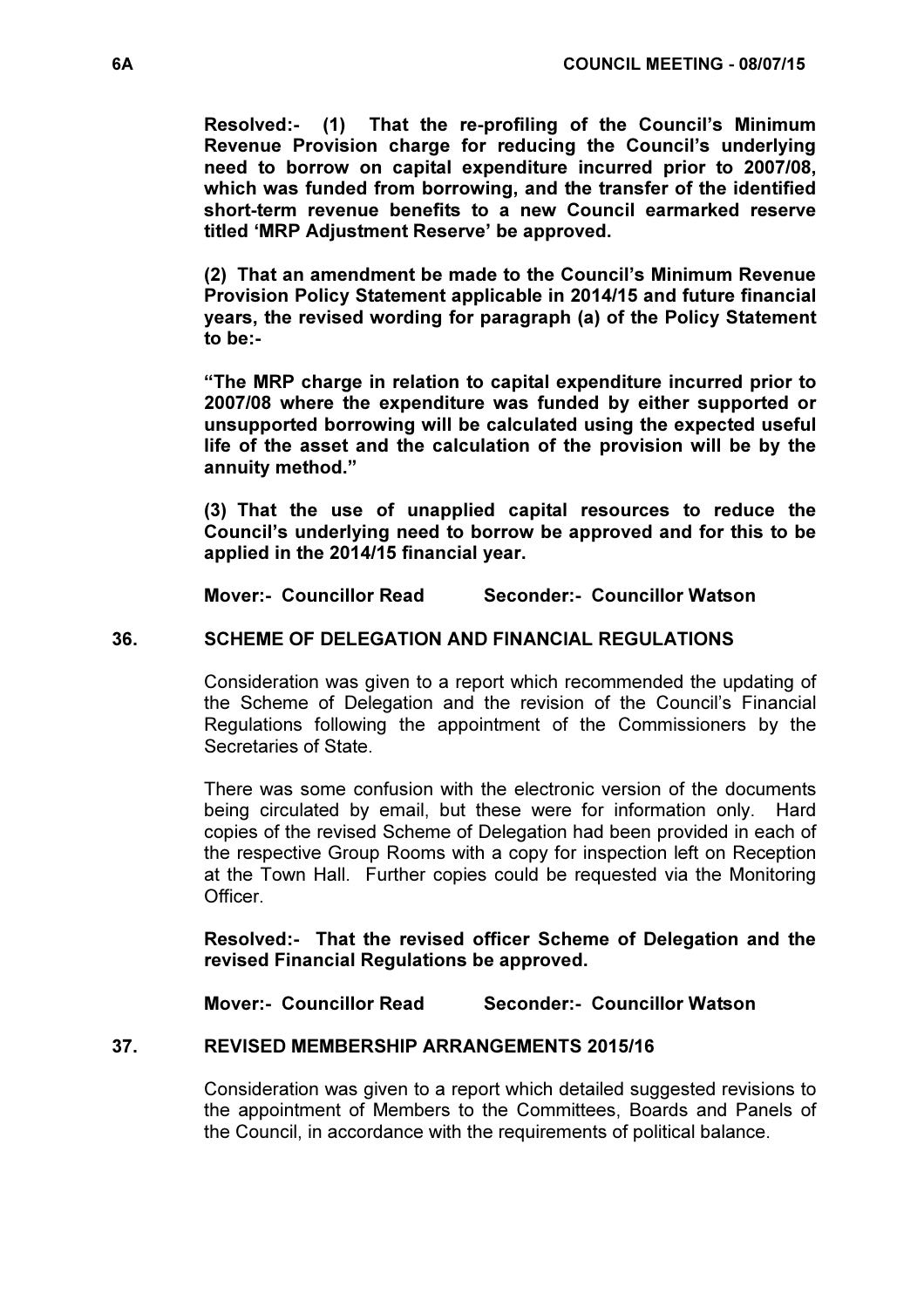Resolved:- That the revisions to the appointments to Committees, Boards and Panels of the Council be approved as follows:-

Sheffield City Region – Barnsley, Doncaster, Rotherham and Sheffield Combined Authority Scrutiny Committee – Councillor Steele plus Councillor Cowles Audit Committee –Councillor Wyatt plus Councillor Cowles

Improving Lives Select Commission:-

For Councillor Reeder to replace Councillor John Turner For Councillor Jepson to replace Councillor Burton

Health Select Commission:-

For Councillor John Turner to replace Councillor Reeder For Councillor Parker to replace Councillor Ellis

Members' Training and Development Panel:-

To include Councillor Jepson

Planning Board:-

For Councillor Cutts to replace Councillor M. Vines

Appeal and Grievance Panels:-

To include Councillor Parker

Mover:- Councillor Read Seconder:- Councillor Watson

### 38. STANDARDS COMMITTEE

Resolved:- That the reports, minutes and recommendations of the meeting of the Standards Committee be adopted.

Mover:- Councillor Beck Seconder:- Councillor Hughes

(Councillor Jepson declared a personal interest on the grounds that he was now Chairman of Anston Parish Council, which was referred to in the minutes, and indicated he would be making a written submission on comments made about the Parish Council at the previous meeting)

# 39. HEALTH AND WELLBEING BOARD

 Consideration was given to the minutes of the Health and Wellbeing Board and tribute paid to all those involved in the independent review into suicide.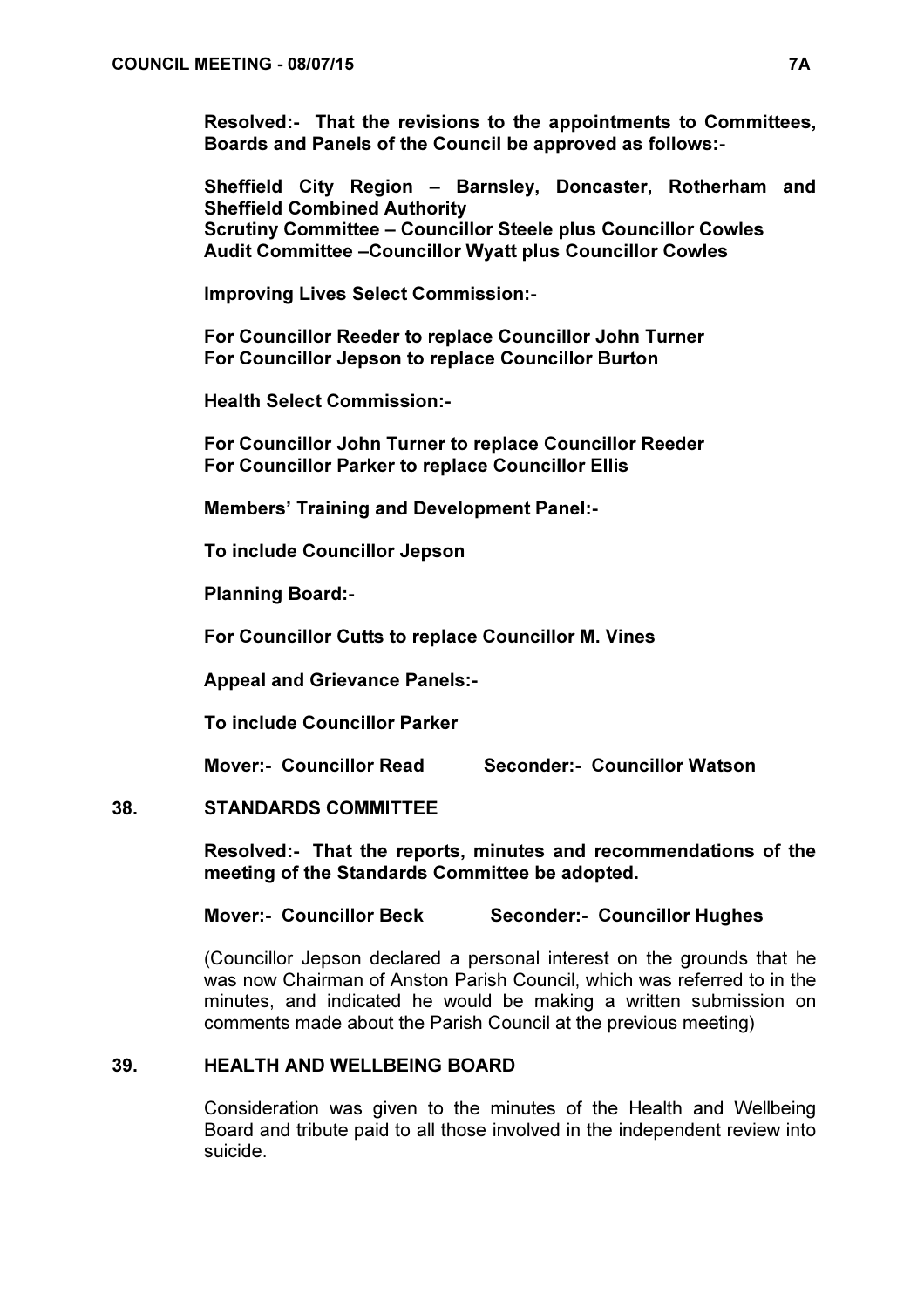Resolved:- That the reports and minutes of the meeting of the Health and Wellbeing Board be adopted.

Mover:- Councillor Roche Seconder:- Councillor Watson

## 40. PLANNING BOARD

Resolved:- That the reports and minutes of the meetings of the Planning Board be adopted.

Mover:- Councillor Atkin Seconder:- Councillor Roche

## 41. QUESTIONS TO SPOKESPERSONS

There were none.

## 42. QUESTIONS TO ADVISORY CABINET MEMBERS AND CHAIRMEN

(1) Councillor John Turner asked with regard to the introduction of videoing of meetings being a major move towards democracy, did this ruling apply to Parish Councils or was it optional.

The Leader explained Parish Councils were not obliged to webcast their meetings, but they were obliged to permit filming, photographing and audio recording.

The Council also supported the extension of the webcasting of meetings and was extending webcasting from Council, Cabinet, Planning Board and Overview and Scrutiny Management Board meetings to all Scrutiny Commissions and the Health and Wellbeing Board.

Councillor John Turner referred to the difficulties within some Parish Council meetings and asked the Leader to lobby for any funding to support the filming of Parish Council meetings.

(2) Councillor John Turner asked, since the evacuation of the multimillion pound Bailey House and its now seemingly desultory usage, what was the plan.

The Leader explained Bailey House was fully occupied on every floor, and contained a number of services:-

- Ground floor Corporate Print Room, Streetpride Town Centre Cleaning Team and storage, museum workshop, store and fine arts store.
- First floor Corporate Post Room (approximately 1/3rd of floor space, Elections Office and preparation area (1/3rd floor area), Bibliographical/ Library book store (approximately 1/3rd of floor space, Corporate archives (remaining floor area)).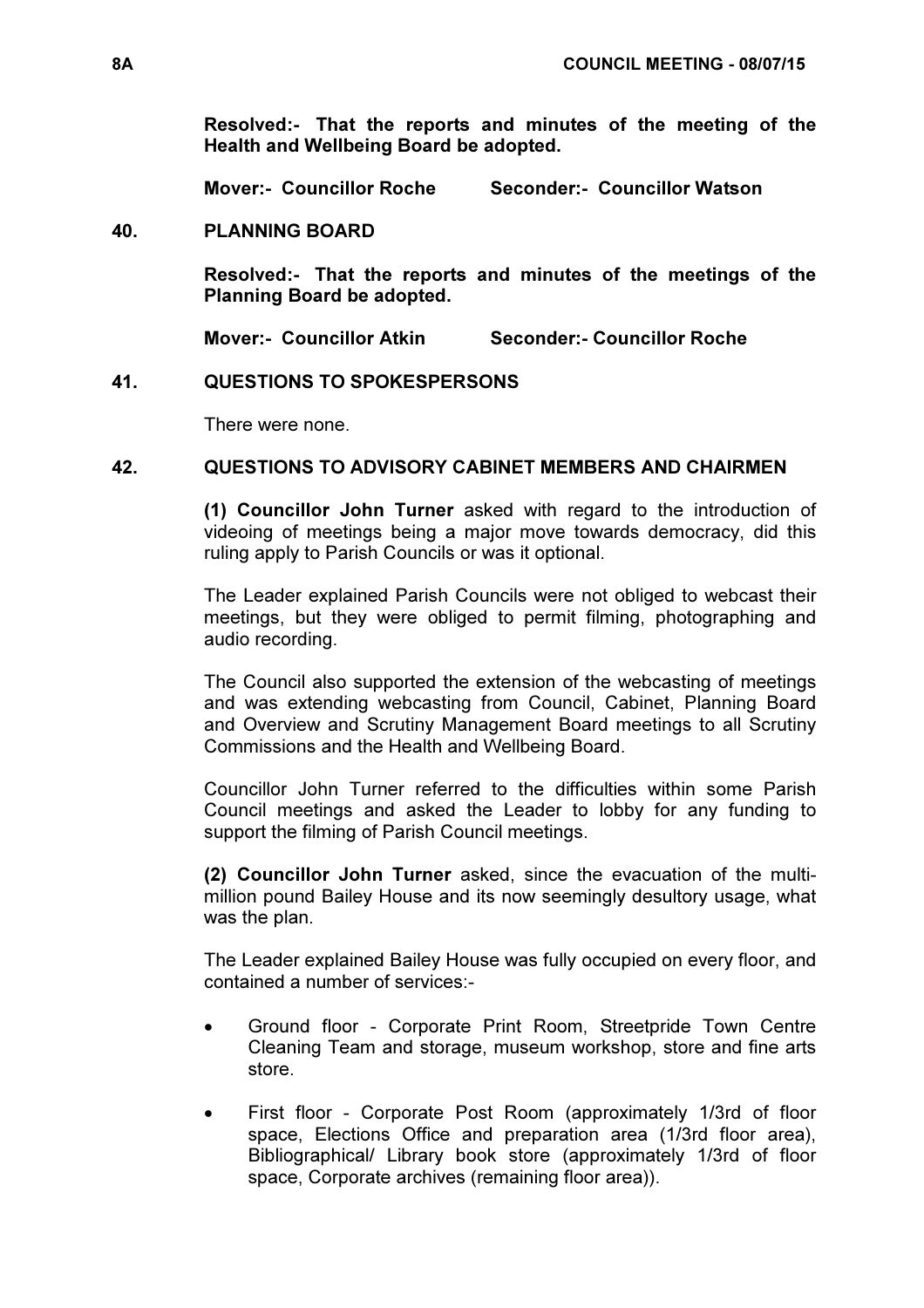- Second Floor GMB Office, Emergency Planning store and Corporate Records Management.
- Third Floor Cultural store and security store, Schools' Connect Team, further general storage.

In a supplementary question Councillor John Turner referred to the largescale space within Bailey House and asked if the Leader agreed with him that it was bad asset usage.

The Leader could not agree with Councillor John Turner and pointed out that building management was being looked at moving forward.

(3) Councillor C. Vines asked why was Habershon House put up for sale and staff informed of sale, who was responsible for this and who gave the authority for the sale and again why was it Opposition Members had to read the Advertiser to be informed of this?

The Leader confirmed at no point had Habershon House been put up for sale nor had staff been informed that the house was up for sale. The report in the Advertiser followed a meeting between the Local Authority officers and staff at Habershon House inappropriately suggesting that Habershon House was to be closed. It would appear that following this meeting someone then approached the Advertiser with this misinformation.

This meeting took place with no authorisation or knowledge of either Elected Members or the Commissioners. The Strategic Director had investigated how this miscommunication occurred and had put checks in place to ensure there was no repeat.

Councillor C. Vines in a supplementary question asked could the Advertiser be approached to print a retraction on the misleading information.

The Leader indicated the Advertiser could be asked.

(4) Councillor C. Vines asked why and what was the reason for so many personal and intrusive questions being asked of prospective new Council tenants such questions as where do they buy their clothes - M & S or Matalan and where do they shop for food. What had this got to do with the Council's housing staff.

Councillor Lelliott, Advisory Cabinet Member for Housing and the Local Economy, explained prospective tenants were asked to complete an income and expenditure form at both application and offer stage of the allocation process. This was to ensure that Council properties were affordable and sustainable to them. The income and expenditure form asked how much was spent on food and clothing, but did not ask specifically where the customer shopped.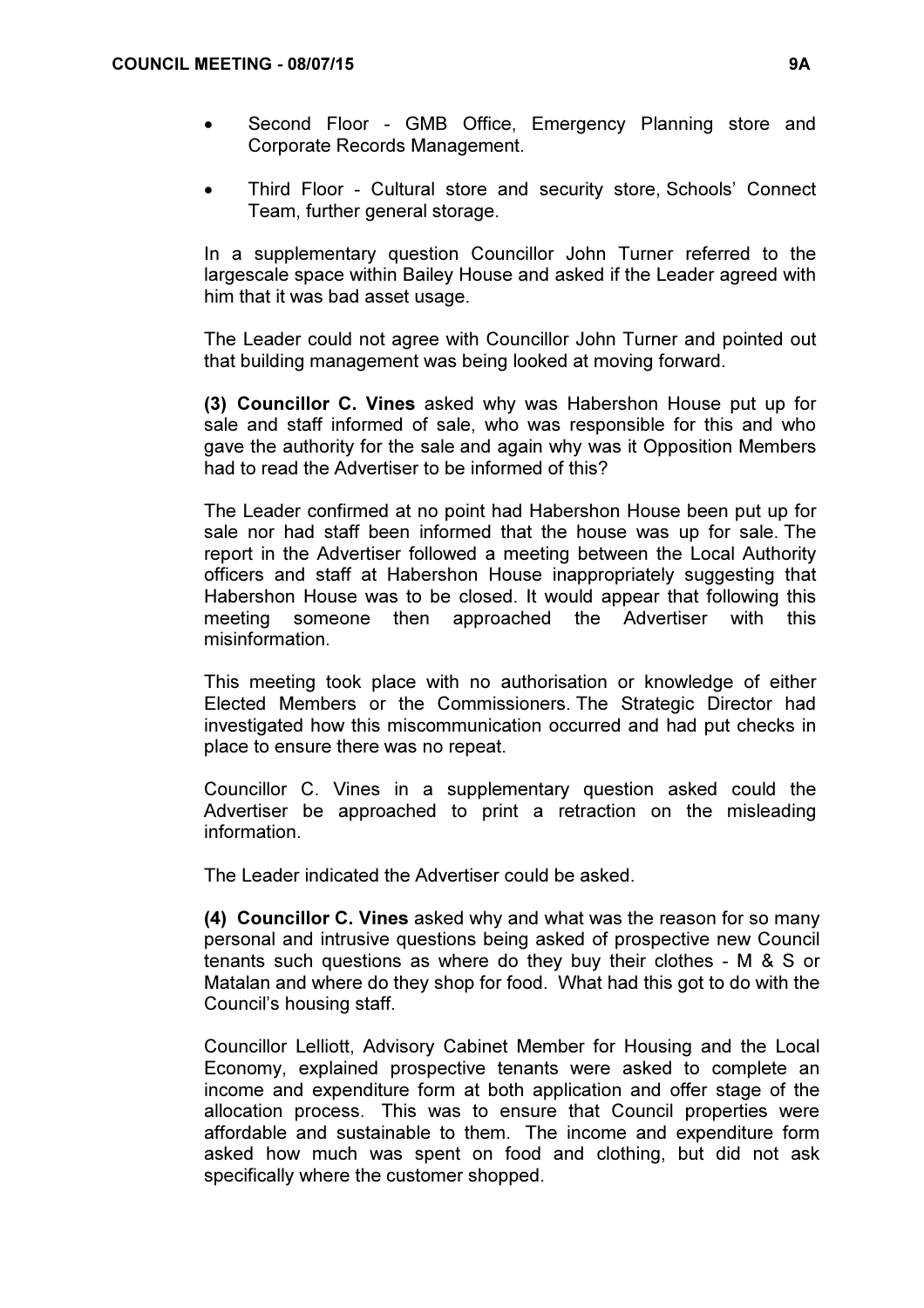The income and expenditure process assisted applicants to understand the cost of running a home and what a Rotherham Council tenant was required to pay to sustain their tenancy.

(5) Councillor C. Vines asked had the survey of the damp and mould (sic) issues in Council housing stock been completed, what was the outcome and what action was being put in place to remedy this problem made worse since the decent homes programme was completed as this problem was now causing many tenants' health problems.

Councillor Lelliott, Advisory Cabinet Member for Housing and the Local Economy, explained no such survey existed. Rotherham had 21,000 Council homes and a number of these homes have a problem with condensation and mould related issues. The main cause of this related to poor ventilation of moisture within the property rather than damp arising out of a failure of the physical fabric of the building.

The Council was trying to deal with these problems proactively. For example, all technical staff have been specifically trained in detecting damp and a significant amount of money was being invested to improve the insulation of the most thermally inefficient properties through external wall insulation, cavity wall and top-up roof insulation programmes. This work made stock far easier to heat and less expensive to keep warm and reduced the likelihood of cold surfaces in the property which attracted moisture. The Council was also replacing extractor fans with humidity sensitive fans and where there were obvious issues of tenants creating moisture, but not ventilating appropriately, advice was being provided to tenants.

The Council's housing team also worked with colleagues in Public Health to reduce the incidence of fuel poverty and helped to keep people warm during the winter months. This work was targeted at the most vulnerable tenants. This included advice and guidance on how to operate central heating systems efficiently. As part of this all the Council's repair operatives have been trained to offer basic advice on issues relating to fuel poverty and were aware of where to signpost tenants who needed specific assistance with this issue.

Councillor C. Vines pointed out that the issues were to do with mould and not condensation and offered to escort the Advisory Cabinet Member around the properties so she could view for herself.

Councillor Lelliott, Advisory Cabinet Member for Housing and the Local Economy, welcomed such an opportunity and would arrange a suitable date/time in her diary.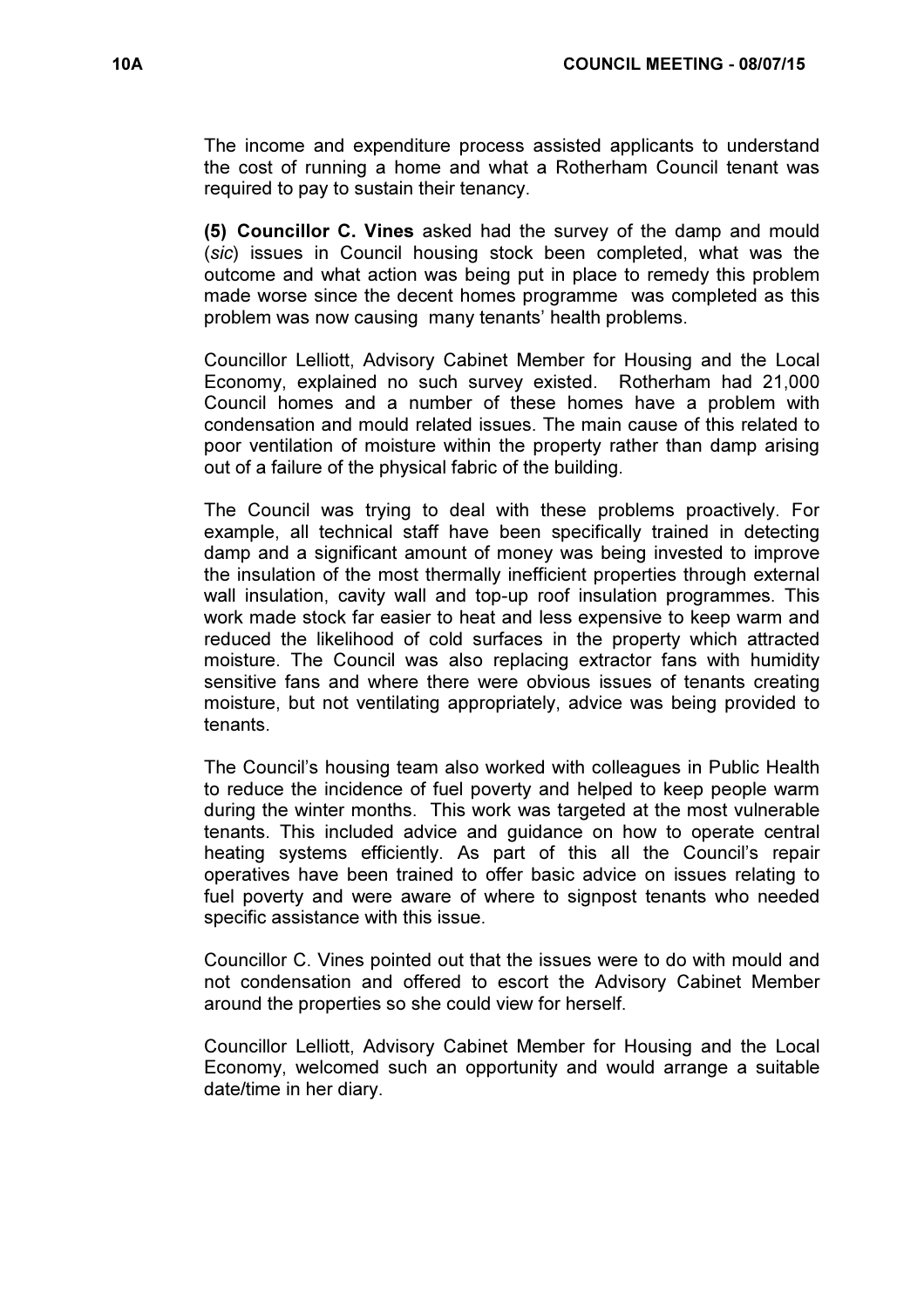(6) Councillor C. Vines referred to Councillor McNeely's report to Cabinet on selective licensing where it mentioned that landlords were implicated in child sexual exploitation and asked was there any evidence to support this and what evidence was there to say that landlords could not be trusted to self-regulate.

Councillor Lelliott, Advisory Cabinet Member for Housing and the Local Economy, referred to Councillor McNeely presenting two reports to Cabinet on the Selective Licensing Scheme. The first on the 27th November, 2013 (Minute No. 131) presented the business case for selective licensing and requested permission to go to public consultation, the second presented on the 19th March, 2014, gave an initial indication of the consultation outcome (Minute No. 216). Neither of these reports suggested that landlords were implicated in child sexual exploitation.

Selective Licensing was a tool available to Local Authorities to raise standards in the private rented sector. The Authority had taken the view that in the areas of concern, this mechanism was the only reliable way to ensure that all landlords met the same basic standards. Previous attempts at self-regulated accreditation have been shown to be ineffective. This matter was considered as part of the Judicial Review held in the High Court, which found in the Council's favour.

In a supplementary question Councillor C. Vines referred to a minute of a meeting of the Majority Group and was informed this was not a Council meeting.

(7) Councillor C. Vines referred to the private sector housing forum set up by the Council twelve months ago and asked how many meetings have been held, how many landlords were informed and how many had signed up to the landlord accreditation scheme to date.

Councillor Lelliott, Advisory Cabinet Member for Housing and the Local Economy, explained the Council had not set up a private sector housing forum. The landlords did, however, hold a private sector landlord forum which the Council was often asked to contribute to and was happy to do so. This meeting was held approximately three times a year and organised jointly by the National Landlord Association (NLA) and the local private sector landlord group, Rotherham and District Residential Landlord Association (R&DRLA).

The Council had contributed to this forum since its re-establishment early in 2013.

The Council did not offer a landlord accreditation scheme, but now operated the Selective Licensing Scheme in certain areas.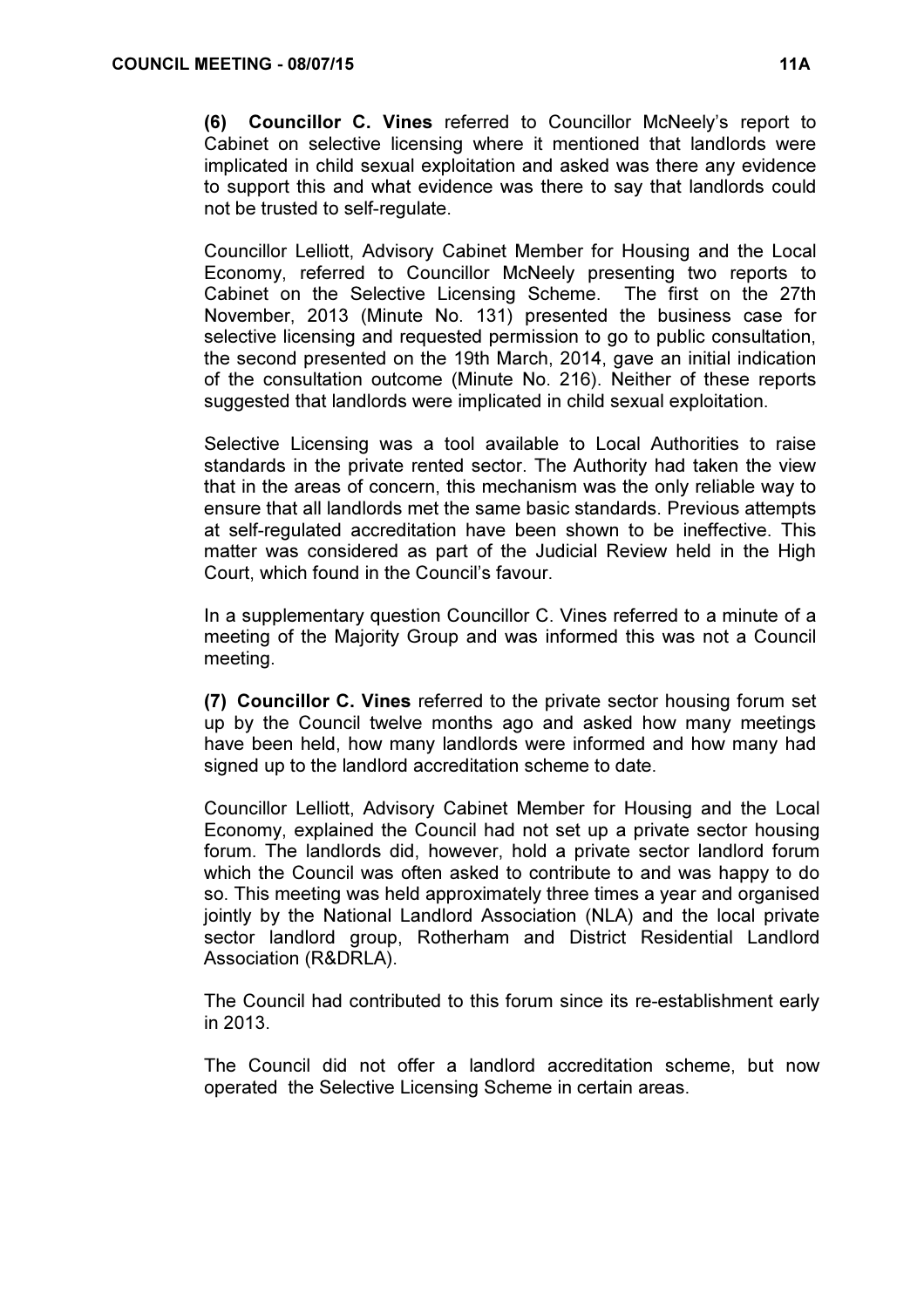(8) Councillor C. Vines asked, with the introduction of taxis having to install cameras in the taxis, which he endorsed fully, could the Advisory Cabinet Member please assure him that no loans or grant funding or any tax payers funding would be made available to taxi operators or drivers with them saying they could not afford them.

The Leader gave Councillor C. Vines the assurance that no taxpayers funding would be made available.

(9) Councillor C. Vines asked with regard to high profile of child sexual exploitation in Rotherham could the Advisory Cabinet Member please confirm if all housing officers, workforce and contractors who visited schools and Council housing were CRB checked.

Councillor Lelliott, Advisory Cabinet Member for Housing and the Local Economy, reported that all employees and volunteers working for the Council who would have unsupervised access to vulnerable groups, whether in schools, Council or private homes and establishments, have the appropriate DBS checks undertaken in accordance with the requirements and definitions applying to DBS and to Safeguarding. Contractor's employees were required to comply on the same basis.

In the context of schools and Council housing, the role or activity that a person performed dictated whether a DBS check could or should be undertaken. Consequently not all employees, or contractors, who visited schools or Council housing would be eligible to have a DBS check undertaken.

In a supplementary comment Councillor C. Vines suggested that as a matter of course would it not make sense to ensure all those working in these environments were DBS checked. He had a few ideas and was happy to share these with the Advisory Cabinet Member.

(10) Councillor M. Vines referred to the recent press release from the National Crime Agency where it stated 'We have 47 boxes of written material from Risky Business which contain nearly 1500 written files." It also goes on to state it had a further 45 boxes and asked where have they come from as it was thought they had all been stolen.

The Leader explained in its press release, the National Crime Agency was referring to the full volume of material it had access to as part of Operation Stovewood. The National Crime Agency press release stated that the further 45 boxes have been obtained by following links - from the 47 boxes of Risky Business files - to "information from other sources and within other investigations".

References to missing or stolen files from the Risky Business Office as referred to in the relevant reports amounted to only a very small number of files that were alleged to have been removed from the Risky Business premises.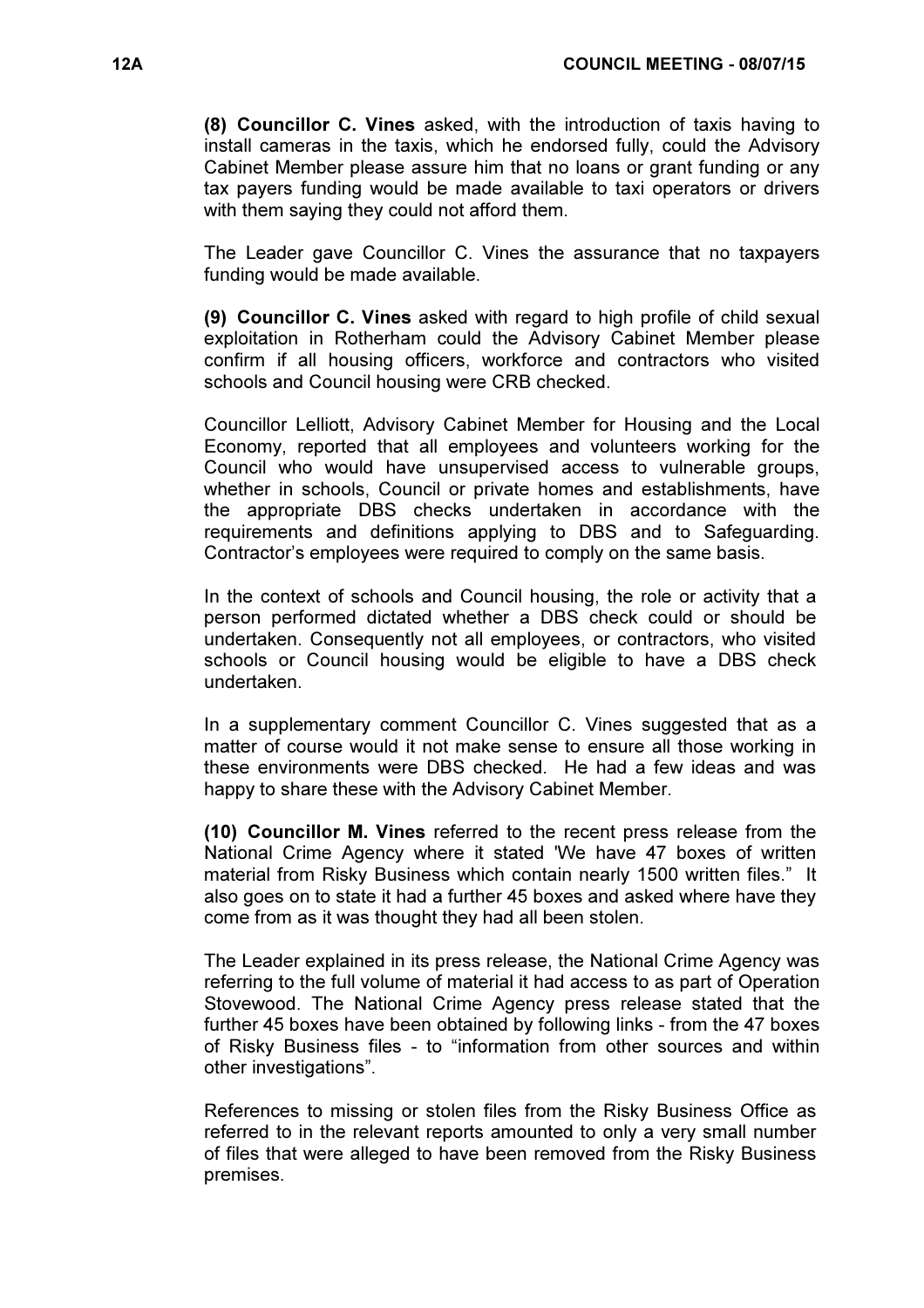In a supplementary question Councillor M. Vines asked why had these files not been found before to prevent the victims suffering further distress.

The Leader was waiting on the outcome of an Audit Report and once the details were received the information would be shared.

(11) Councillor M. Vines asked why was there a charge of £13 being made to set up a direct debit for the new private landlord scheme when it cost nothing to do this with other utility companies who also rewarded for this method of payment?

Councillor Lelliott, Advisory Cabinet Member for Housing and the Local Economy, explained the additional fee added to instalment payment plans for selective licencing represented the actual cost to the service of raising invoices and direct debits levied from the sundry accounts service as well as the time to generate and process invoice payments. The cost of this was not built into the normal license fee as to spread the cost across all license applications would have been unfair to those who chose to pay in advance.

In a supplementary question Councillor M. Vines asked if a discount was provided for paying by direct debit and she was advised by the Advisory Cabinet Member that there was not.

(12) Councillor M. Vines asked now it was into July how many landlords have been inspected and been issued with their license.

Councillor Lelliott, Advisory Cabinet Member for Housing and the Local Economy, confirmed the first licenses were expected to be issued during this month.

The first inspections would also take place this month. These were to ensure that homes were compliant with license conditions and that improvements were made as early as possible in the life of the scheme.

(13) Councillor Hoddinott referred to a few months ago Leaders of all parties in the Chamber supporting a voluntary sector funding bid for the Base Project and asked could the Leader explain the outcome of that bid and what the Council was doing to support the voluntary sector in tackling Child Sexual Exploitation?

The Leader paid tribute to the work of the former Deputy Leader and the Cabinet and confirmed that, following a successful bid to Ministry Of Justice for funding, the Children Young People and Families Consortium had been allocated £262,000 to extend the capacity of existing services to support delivery of child sexual exploitation services in Rotherham. The Council supported the writing of the bid and had funded the marketing of the service.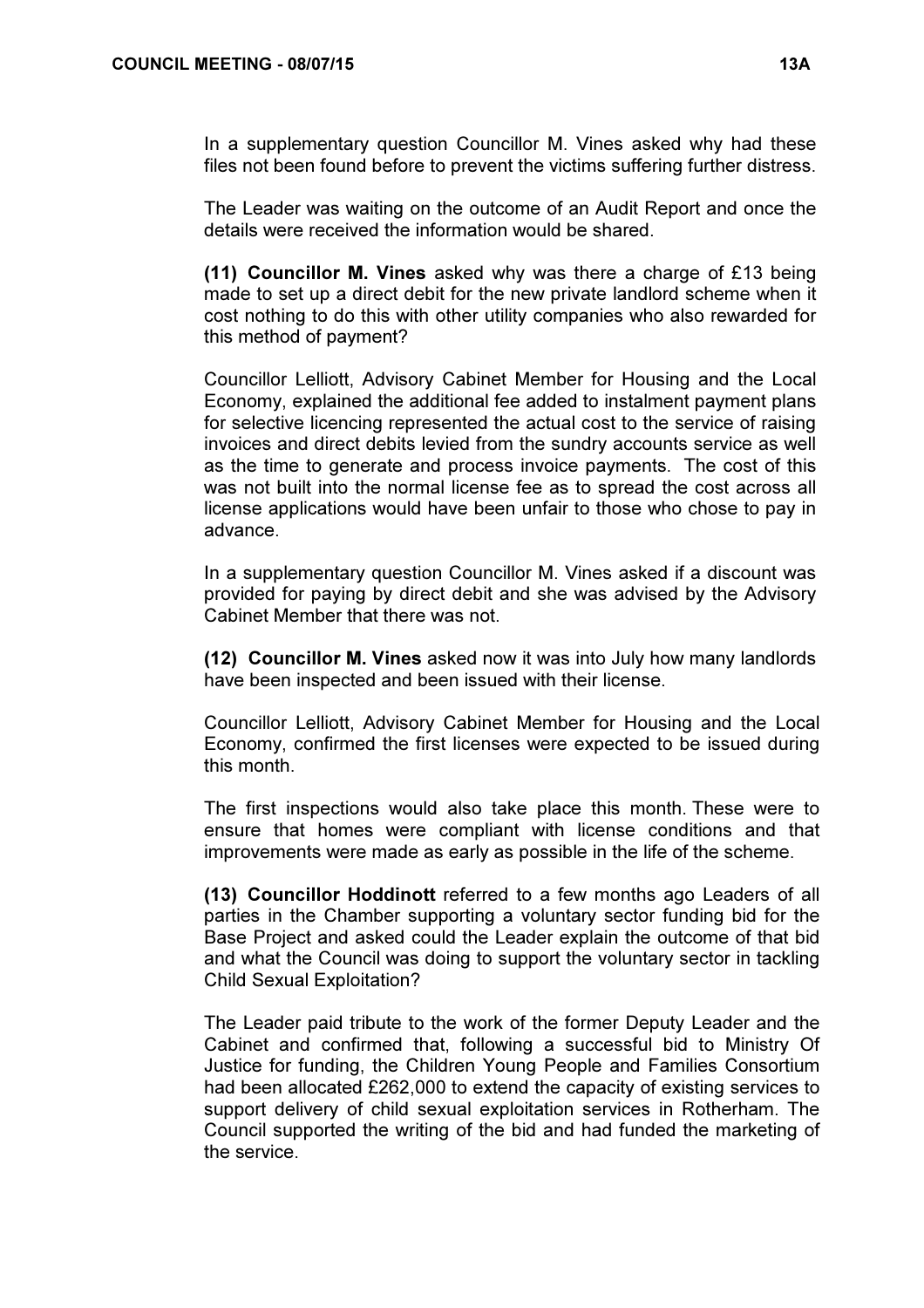Ten member organisations of the Children, Young People and Families Consortium identified "hotspots" for child sexual exploitation and had been identified as The Base Projects. These were:-

- **Swinton Lock**
- Activate (The High Street Centre, Rawmarsh)
- YWCA Fleming Gardens
- Safe@Last
- Barnardo's
- Clifton Learning Partnership
- GROW
- Rotherham Women's Refuge
- YMCA My Place
- Kimberworth Park Community Partnership

The organisations would be providing counselling and 1:1 support to attend counselling sessions, family support and family therapy, support to access Children and Adolescent Mental Health Services (CAMHS), help with benefits and housing issues and therapy work in the form of art, poetry and music.

Councillor Hoddinott welcomed the news about the successful bid for support to work with victims and survivors. In a supplementary question expressed concern that this was short term funding and asked the Leader what support was being provided to these organisations to ensure they provided the necessary services for many years to come.

The Leader confirmed additional funding had been added to the base budget to provide for the long term support to victims and survivors of child sexual exploitation. Information had been collated from the one year grant allocations and work was now taking place to ensure the right support was put in place. Robust exist strategies were being used to transfer services successfully for those providing long term support.

(14) Councillor Wallis asked could the Leader provide an update on the implementation of Selective Licensing, with particular reference to Eastwood?

Councillor Lelliott, Advisory Cabinet Member for Housing and the Local Economy, explained there had been an extremely positive response from landlords. 505 applications have been received in the first two months of the scheme, which represented 40% of the anticipated licensable property. The highest uptake had been in Eastwood with almost 50% of licensable private rented property having had applications submitted.

The new Team Leader had been appointed and other posts were due to be appointed this month and this policy would have a positive impact for tenants in Rotherham.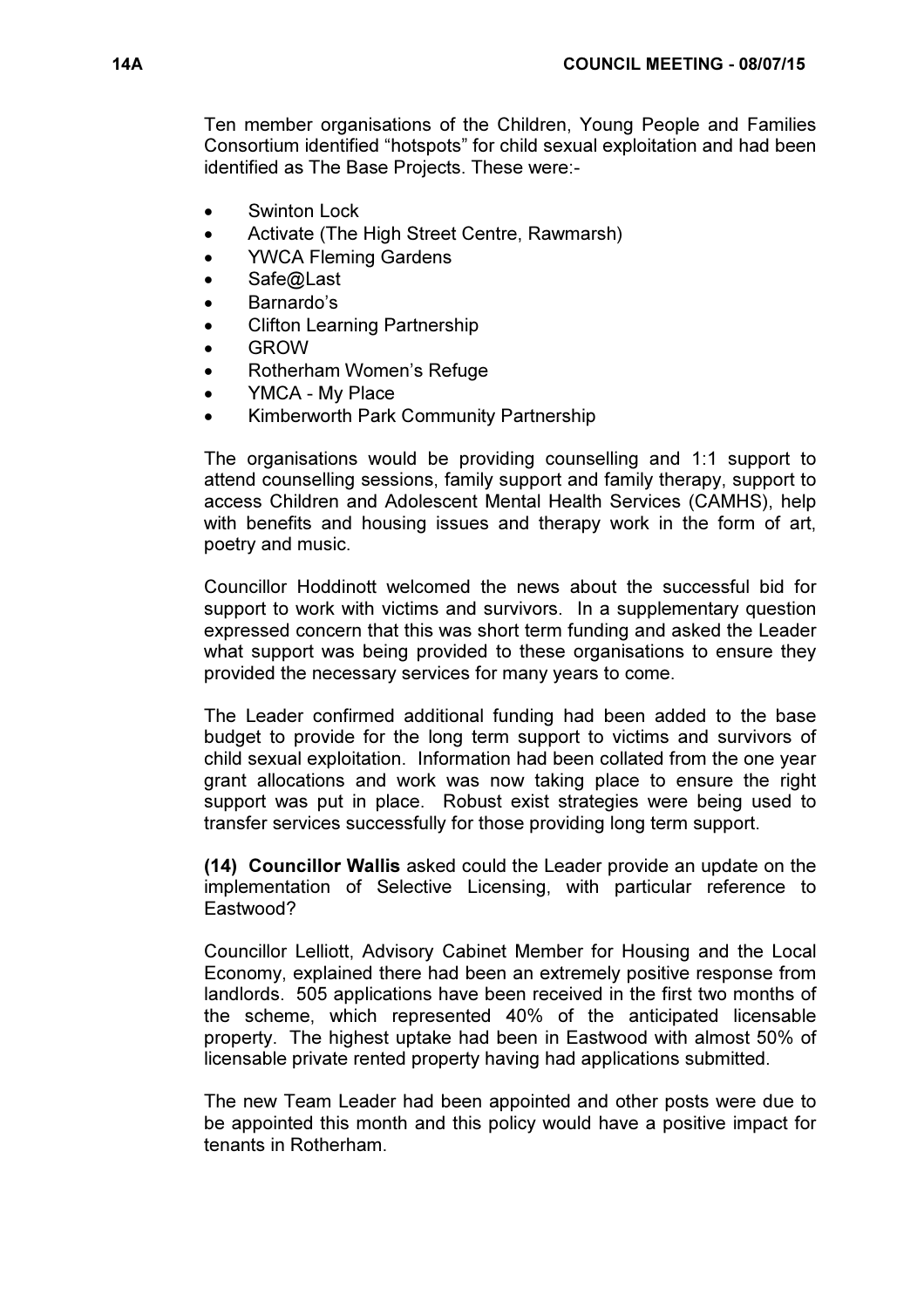In a supplementary question Councillor Wallis pointed out that in the absence of a Fair Rent Act this was the best approach the Council could take in order to protect vulnerable tenants and asked, given that only 50% of landlords had registered with the Council at this stage, what action was being taken to encourage registration.

Councillor Lelliott, Advisory Cabinet Member for Housing and the Local Economy, confirmed many landlords were awaiting the outcome of the Judicial Review, but the information required from landlords would be followed up during July.

(15) Councillor Atkin asked could the Leader of the Council inform Members in the last five years how many properties have been sold under the right to buy and how many have been replaced?

Councillor Lelliott, Advisory Cabinet Member for Housing and the Local Economy, confirmed the number of Right to Buy sales over the last five years was 295. Over the same period the Council provided 153 replacements. In 2015/16 the Council negotiated a further 70 new homes which would be delivered later this financial year.

In a supplementary question Councillor Atkin asked if the Cabinet Member agreed, which she confirmed, that the Government should adopt a policy for replacing like for like properties that have been sold.

(16) Councillor Cowles referred to a press release on the  $15<sup>th</sup>$  June, 2015, and in the Advertiser of that week and asked was the Leader aware that Basharat Hussain a CSE suspect skipped bail in the week prior to his court appearance and flew to Pakistan.

The Leader confirmed he was aware and had made enquiries subsequently with the Police.

There was a myth that Police had powers to remove passports from individuals who had not been charged with an offence and hold them for as long as the Force deems necessary. This was not possible where someone had not been charged with an offence and was answering his/her bail dates and where there was no actual intelligence (as in this case) to indicate he/she would seek to avoid justice. The Police were clear that such an application on human rights grounds would be overturned by any Judge.

In a supplementary question Councillor Cowles asked if since the question had been submitted whether contact had been made with District Commander Harwin to put the question to him.

The Leader pointed out that an all Member Seminar was scheduled for later in July giving a progress update to which District Commander Harwin and Ian Thomas would be in attendance.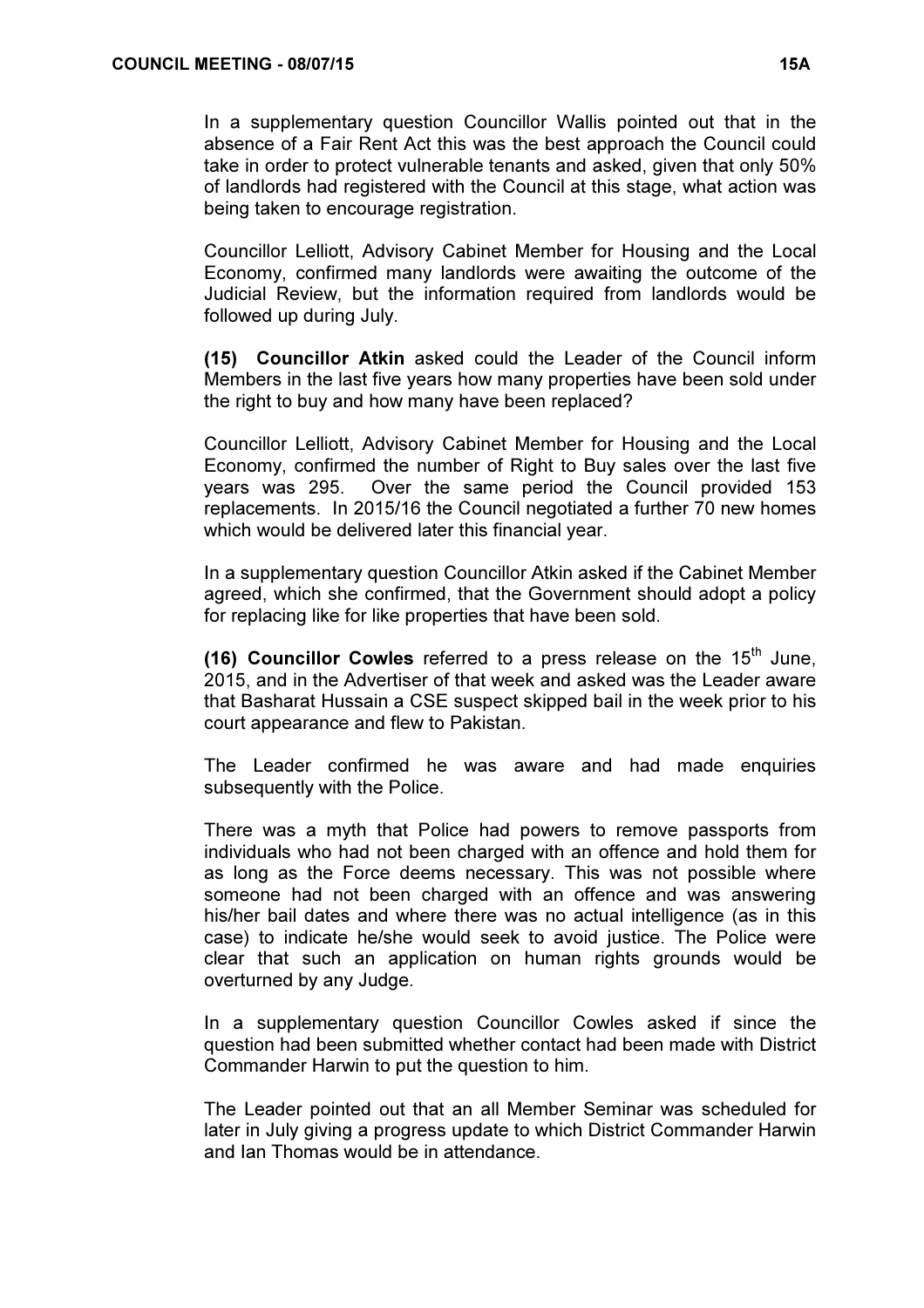(17) Councillor Cowles referred to the Rotherham Politics page on Taxi Licensing where it indicated that Sajid Bostan of Rotherham Private Hire Drivers said they had "fixed the Council, fixed the Police, fixed the Advertiser and fixed the local BBC" and asked what did the Leader know of this and could he prove that the statement made by Sajid should not be taken seriously?

The Leader was unable to comment never having met Mr. Bostan and he had not appeared to have fixed anything.

In a supplementary question Councillor Cowles asked for assurance that Mr. Bostan was not referring to Licensing.

The Leader confirmed he did not know Mr. Bostan.

(18) Councillor Cowles asked, following his request at the previous meeting to see the map detailing the proposed BT broadband implementation plan, had the Leader reviewed this plan and what did he think of it.

The Leader referred to the initial planned rollout of the implementation across South Yorkshire with the first area going live in Dinnington.

In a supplementary question Councillor Cowles referred to the implementation plan which had little coverage in 2015, a little more in 2016 with the bulk in 2017 and asked how many people paid for goods and services to have them delivered in three years.

The Leader explained this was a national scheme with other Local Authorities taking part to access high speed broadband. Everyone wanted to see this scheme delivered and it was hoped Rotherham would benefit from mass coverage in the next few years.

(19) Councillor Cowles asked did the Leader accept that politicians nationally and locally should learn from past mistakes and analyse what went wrong in order to prevent such mistakes happening again.

The Leader accepted this statement.

In a supplementary question Councillor Cowles referred to Digital Region and how this was dismissed as an I.T. project and asked that cash be generated to support services and asked how the Leader was expecting to tackle this.

The Leader explained little opportunity had been given to working on the Casey report, but suggested there be some cross cutting scrutiny to look at these issues.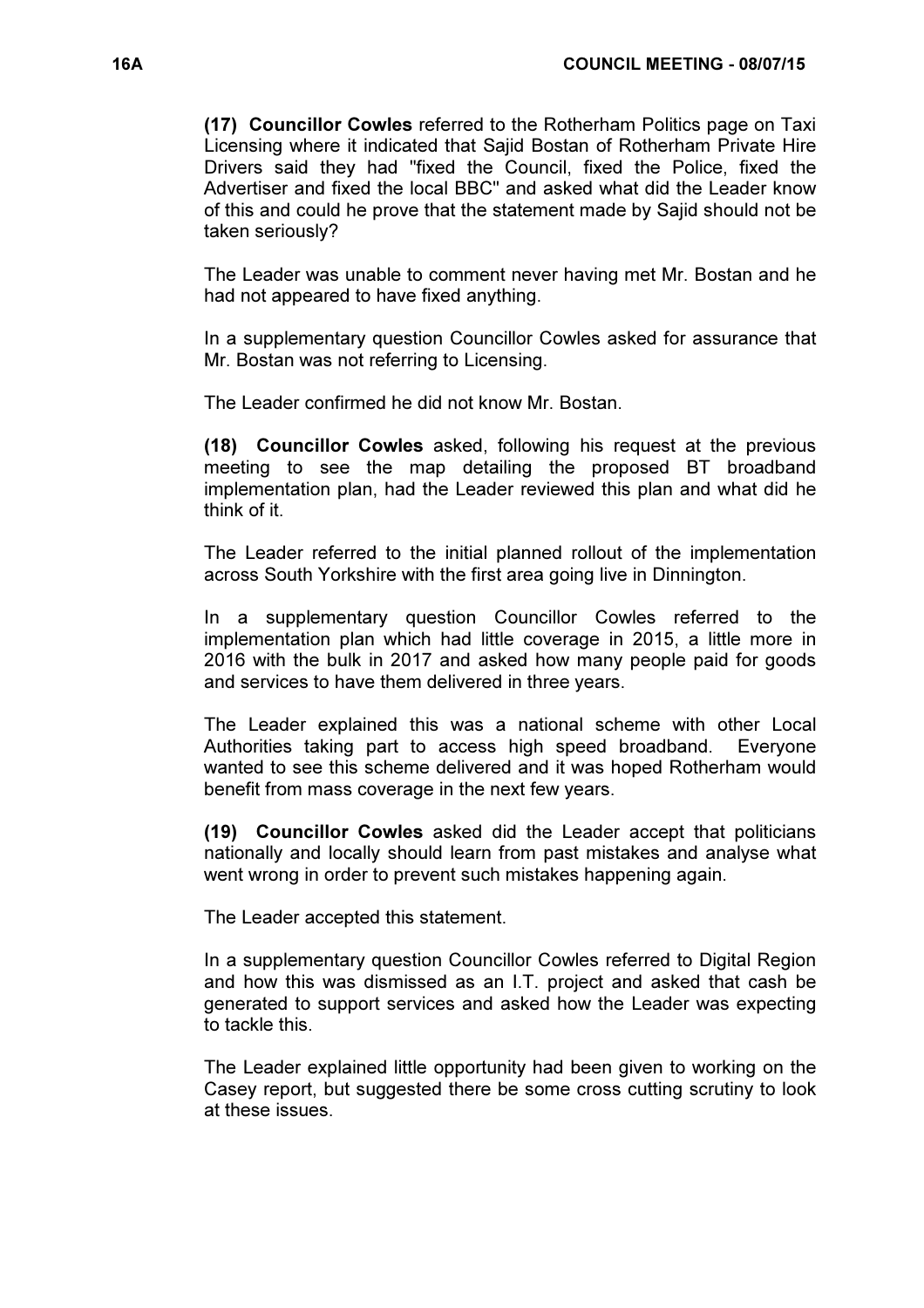(20) Councillor Cowles referred to a recent press article highlighting that a number of schools built by a national building contractor using PFI funding had been found with defects hazardous to children and asked did Rotherham have any schools constructed using such a funding source.

Councillor Watson, Deputy Leader, confirmed the Schools PFI Project involved a partnership between the Council and Transform Schools (Rotherham) Ltd. The contract included the rebuilding/refurbishment of fourteen schools and their facilities management for a period of thirty years from 1st April, 2004.

The Schools were constructed by Balfour Beatty Construction.

The project has provided:-

- $\triangleright$  New schools for Coleridge, Ferham, Kimberworth, Maltby Crags Infant, Maltby Crags Junior, Meadowview and Thornhill Primaries and Winterhill, Wingfield and Wath Secondary Schools.
- $\triangleright$  Part new build and refurbished schools at East Dene and Wath Central Primaries and Clifton, Thrybergh and Wickersley Secondary Schools.

Additionally, extended school use has been provided as follows:-

- $\triangleright$  New Key Young Person's Centres were provided at Thornhill Primary and Wath Secondary Schools and significantly refurbished centres at Wingfield, Clifton, Thrybergh and Winterhill Secondary Schools.
- $\triangleright$  Sure Start facilities at Ferham, Thornhill and Wingfield.
- $\triangleright$  Space for Sports and Arts facilities at Ferham and Clifton.
- Children's Centres at Coleridge and Kimberworth.
- $\triangleright$  Clifton Project facilities at the Cranworth Road site (The Place).

All the schools were designed and constructed to DfE guidance and building regulations at the time of construction.

In a supplementary question Councillor Cowles asked if any of the schools had been built by Balfour Beatty and whether they had been asked to come back and give an assurance that there were no defects and that Rotherham children were safe at school.

Councillor Watson, Deputy Leader, confirmed all the projects were Balfour Beatty Construction. The PFI providers had surveyed all the schools and had rectified or had a programme to rectify those defects which were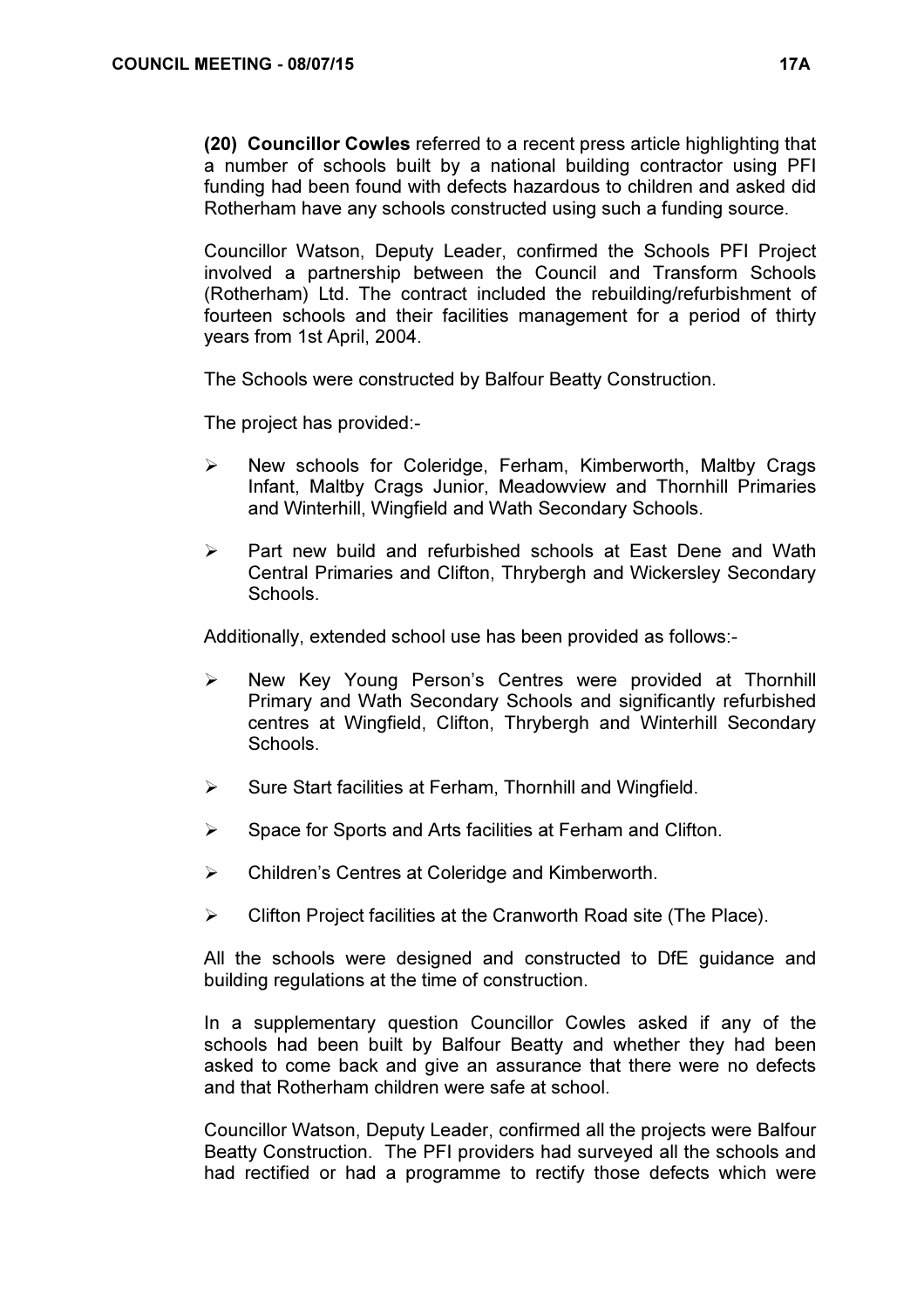generally regarding roof designs and interfaces, none of which were hazardous to children and were safe.

(21) Councillor Cowles referred to fuel poverty being a national scandal, prepayment customers in particular paying as much as £400 per year more for supply versus direct debit customers and asked did the Leader agree that this Council should do everything possible to assist these people and protect the most vulnerable from this profiteering.

The Leader confirmed the issue of pre-payment meters was raised at the recent Overview and Scrutiny Management Board meeting (26th June, 2015) and the Council was deciding how best to communicate these messages to the wider public and informing them of alternative tariffs, which may reduce their fuel bills.

The Council did also offer support to residents who were struggling to afford heating and would give advice in relation to switching tariffs or negotiate with energy providers to re-schedule costs.

Councillor Cowles asked if the Leader would agree to lobby Members of Parliament again on this issue to look at local support schemes and how energy demands could be met.

The Leader confirmed he was happy to raise this issue with Members of Parliament and European Members of Parliament in terms of energy regeneration.

(22) Councillor Cowles confirmed he had corresponded over the past month in regard to the Magna business plan, and been denied a copy enabling him to review and comment on the effectiveness of the plan. He asked had the Leader seen a copy and if not why not as the Council were paying for the consultation study.

The Leader confirmed the issue was under discussion at this stage and he himself had not had sight of the Magna business plan as he was waiting for PwC to report back.

In a supplementary question Councillor Cowles queried why the Leader had not seen the Magna business plan as he had contacted Magna direct to be informed that Magna had not denied access, but it was the Council itself that had and asked who was being untruthful the Leader, Karl Battersby or the Business Manager at Magna.

The Leader confirmed he was happy to forward on the email trails onto Councillor Cowles, but in terms of the cost of the plan, it was correct to push Magna in the right direction at as minimal cost to the taxpayer and once the report was ready a view would be formed.